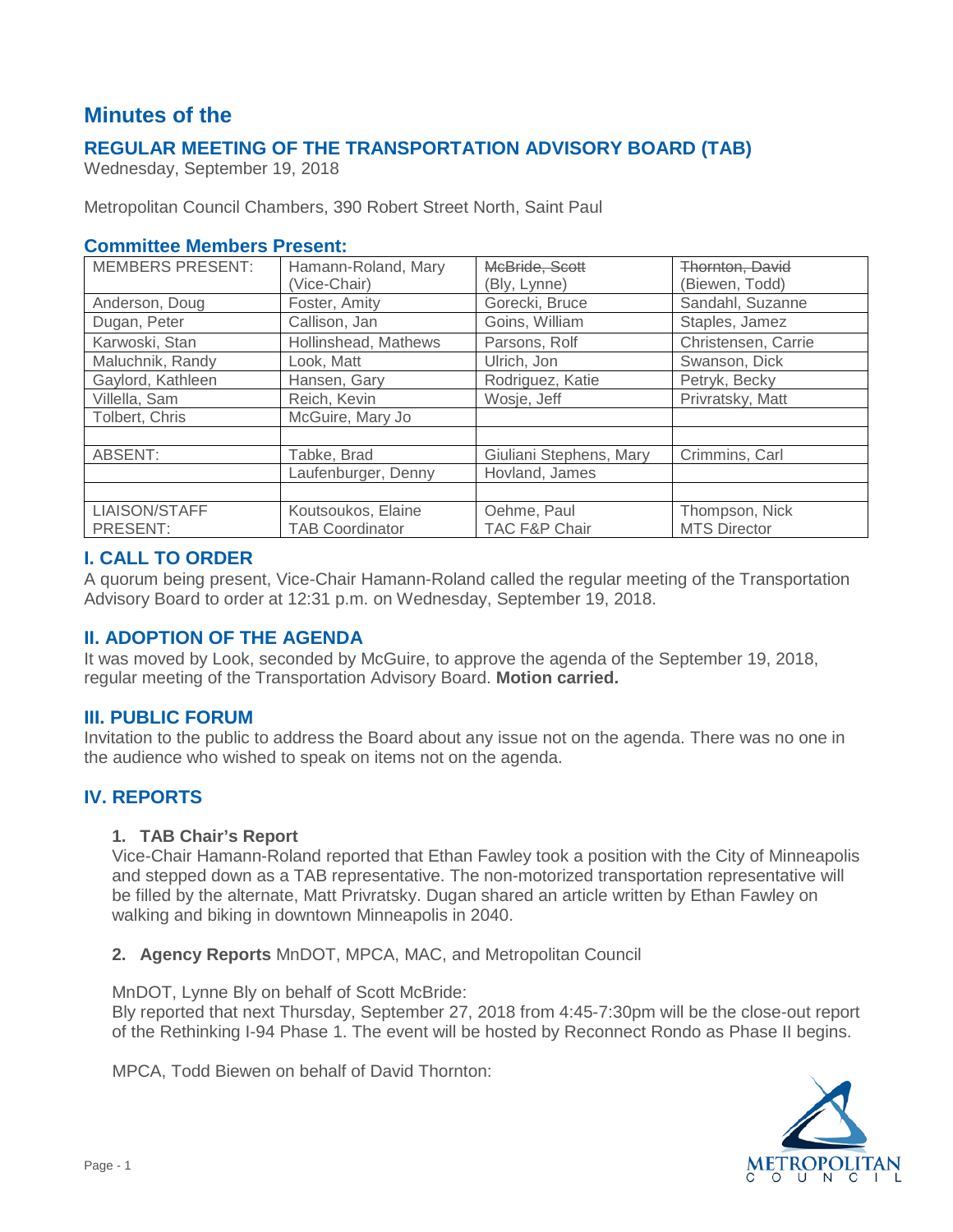Biewen reported on the first phase of the Volkswagen Settlement which will include a \$11.75 million distribution between 2018 and 2019.

MAC, Carl Crimmins: Crimmins was not present.

#### Metropolitan Council, Katie Rodriguez:

Rodriguez reported that in response to the national shortage of bus drivers, Metro Transit has started an apprenticeship program funded by the Minnesota Departments of Employment and Economic Development (DEED) and Labor and Industry (DLI) to assist in filling operator positions. McGuire asked how long the apprenticeship program will be and what challenges have been discovered. Rodriguez shared that there is a workforce shortage in general and millennials are not showing as much interest in the profession. Foster asked if safety was a factor in the shortage. Rodriguez said that there are several aspects of safety that are being worked on with the Amalgamated Transit Union and the Metro Transit Police Department. Rodriguez added that Metro Transit has a similar mechanic apprenticeship program that has been beneficial in helping teach technical and soft skills.

### **V. CONSENT ITEMS**

**1. Approval of Minutes from August 15, 2018**

Hansen corrected the minutes to show that he was present at the meeting, not both present and absent. It was moved by Anderson, seconded by Hansen, to approve the amended minutes of the August 15, 2018, regular meeting of the Transportation Advisory Board. **Motion carried.**

# **VI. ACTION ITEMS**

**1. 2018-45** Regional Solicitation Qualifying Review

TAB Technical Advisory Committee Funding & Programming Chair Paul Oehme and MTS Highway Planning & TAB/TAC Process Manager Steve Peterson presented this item. Saint Paul Senior City Planner Bill Dermody introduced HourCar CEO Paul Schroeder and Xcel Energy Emerging Customer Programs Manager Kevin Schwain who also presented.

Hamann-Roland inquired if the \$500,000 amount for funding electric vehicle charging stations in 2012 came from Congestion Mitigation and Air Quality (CMAQ) funding and if it came from money that was returned or if it was new federal funding. Peterson answered that it was additional funding received in the region. Hamann-Roland asked if Xcel had matched it, Peterson said Xcel had matched about \$50,000. Hamann-Roland requested clarification about the \$2.7 million STIP 2016 Regional Model TBI shown and if it was the highest amount that the TAB had ever given for a unique project, Peterson answered that it was. Rodriguez added that the request for the TBI this funding cycle is less than \$600,000. Callison asked if the HourCar project meets the qualifying criteria of the Regional Solicitation regardless of which category it falls into. Peterson answered that it does. TAB Coordinator Koutsoukos added that the TAB has greater restrictions such as not funding B-minor arterials or trails that are non-transportation-related. Hamann-Roland asked if the TAB has ever funded vehicles before. Koutsoukos added that this HourCar project does meet the qualifying criteria for Regional Solicitation funding and when the application was initially reviewed it appeared eligible under the Travel Demand Management category. Hollinshead asked for clarification on FTA CMAQ funds and what percentage of the \$40 million in the Transit Expansion category comes from FTA CMAQ and thus cannot be used for this application. Koutsoukos answered that the current CMAQ money that comes in is FHWA and can be transferred to FTA. Future funding for CMAQ is unknown, and car sharing projects are not eligible for FTA CMAQ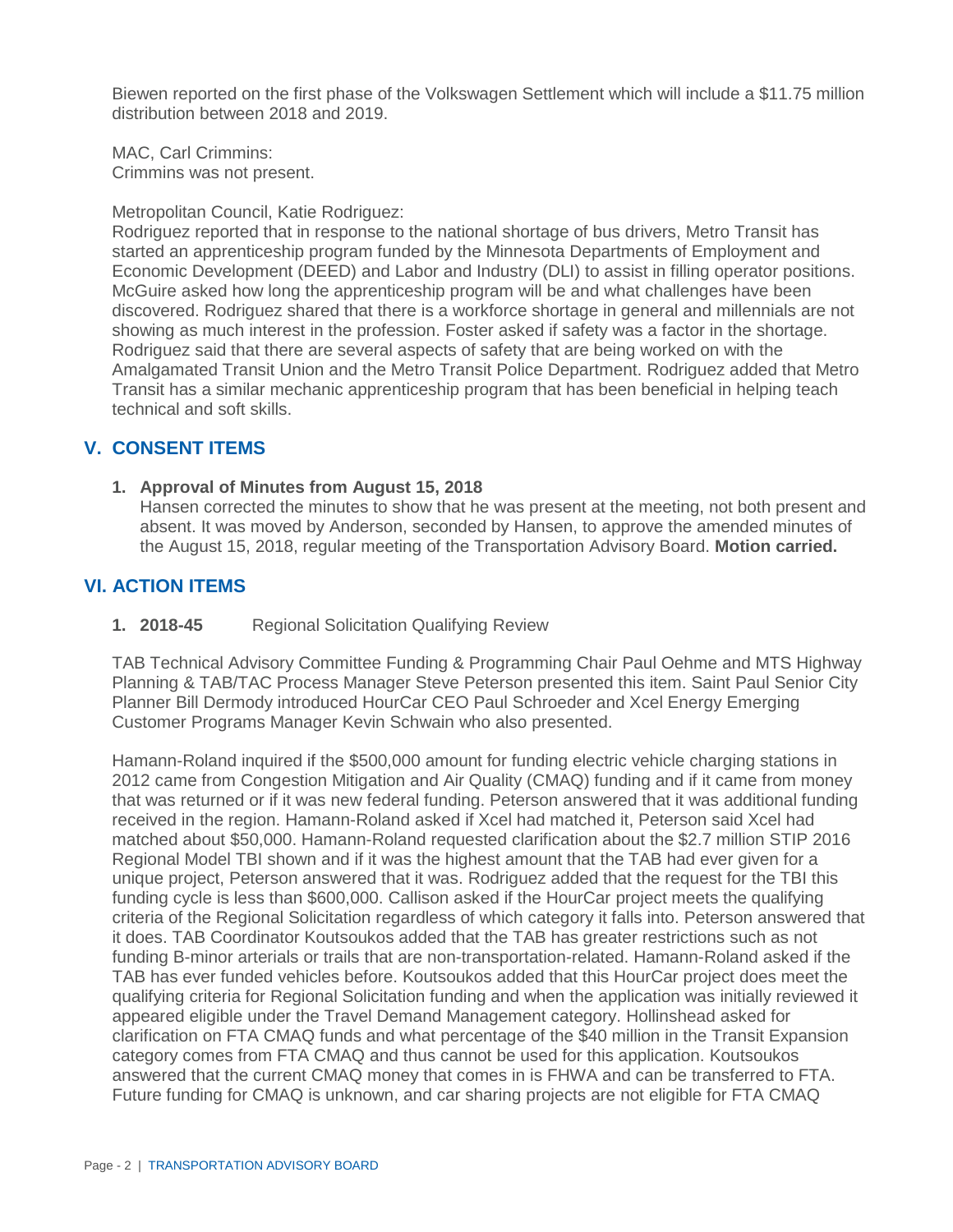funds, they are only eligible for FHWA CMAQ funds. Hollinshead shared his concern that if this project is categorized in Transit Expansion it will not be scored as highly. Peterson said if the HourCar project is scored against the other projects in the Transit Expansion category, staff will have to work with the applicant to recalculate some of the numbers because a new car sharing trip does not necessarily translate to a new transit trip. Peterson said the number that needs to be in the application is the number of how many new car sharing users become new transit users, which would be to the detriment of how it is currently scored. Ulrich asked about the scoring process if this project falls under the unique category, he stated that scoring criteria could and should be created for the unique category. Peterson said it hasn't been done to date, but it can be done. Karwoski asked if the projects shown as previously funded were just modest ones, Peterson answered that no, the projects shown were an exhaustive list of everything found. Karwoski asked if there are funds available in the unique category and/or if previously funded projects are limiting the dollar amount given to this project. Peterson said there is less than \$200 million that the TAB needs to allocate in January, so any funding given to this or any other unique project would come out of that \$200 million. The total amount of requested funds is \$419 million. Ulrich asked how comparison of unique project applications would take place, if scoring criteria will be created. Peterson said staff would do an analysis at the TAB's direction to evaluate the project based on regional benefit and past criteria used, it would be more qualitative than other project categories, but it can be done. Hamann-Roland asked if the TAB has ever created qualifying questions for a unique project before, Peterson answered that it has been done in a limited amount. Callison inquired if there would be a modal funding range for the unique project category like the other categories have. Peterson said a modal funding range has not been created because there has been no specific call for projects, so if this is deemed a unique project and selected to be funded, the next question is to decide where the money comes from. Rodriguez said that in 2014 the TAB purposely added the unique project category based on community engagement because transportation was changing so rapidly. Rodriquez stated that the unique project category is a way the public can help shape the new mobility landscape. Rodriguez added that the next unique project could be beyond what's even been conceived currently, and the TAB should have a process in place to evaluate future unique projects. Rodriguez said she feels a system for evaluating unique projects needs to be established so that we do not have a governmental failure to adapt to this new reality. Foster shared that there are a lot of individuals who would like to take transit but have expressed to her that the closest stop is still too far away. Foster said that this HourCar project would bring in new transit riders and that aspect should be incorporated into scoring. Hollinshead added that there is a lot of innovation happening right now and the TAB needs to be able to address it. Hollinshead agreed with Rodriguez and Foster that the TAB needs to be able to address the innovation taking place. Hollinshead said the amount of questions this project generates seems to him to illustrate that this project does indeed belong in the unique category. Hamann-Roland asked about funding sources for previously funded projects, how for instance the TBI was funded 1/3 by TAB, 1/3 by Metropolitan Council, and 1/3 by MnDOT, she asked if this is something that could take place in this project as well, funding being split between Saint Paul, Minneapolis, and potentially TAB. Callison said that part of the issue is that we have a category that we don't solicit projects for, she added that if there is a lot of innovation there should be money and thought put into this category. Callison commented that there is more funding in one category than another and the TAB shouldn't be trying to fit a project into a different category just to allow it to be funded more generously.

Tolbert said he feels this is a great extension of transit and gets into an area that isn't currently being served, the private/public partnership is also a huge opportunity. Tolbert added that this project gives people additional transit options and Minneapolis and Saint Paul have partnered to support this application. Tolbert asked that this project be put into the competition to potentially be funded. Privratsky shared that he agrees that this is a unique collaboration and the onus is on governmental bodies to accept the innovation, ambition, and resources of an entity like a utility company. Privratsky added that HourCar has already worked to integrate with Metro Transit's fare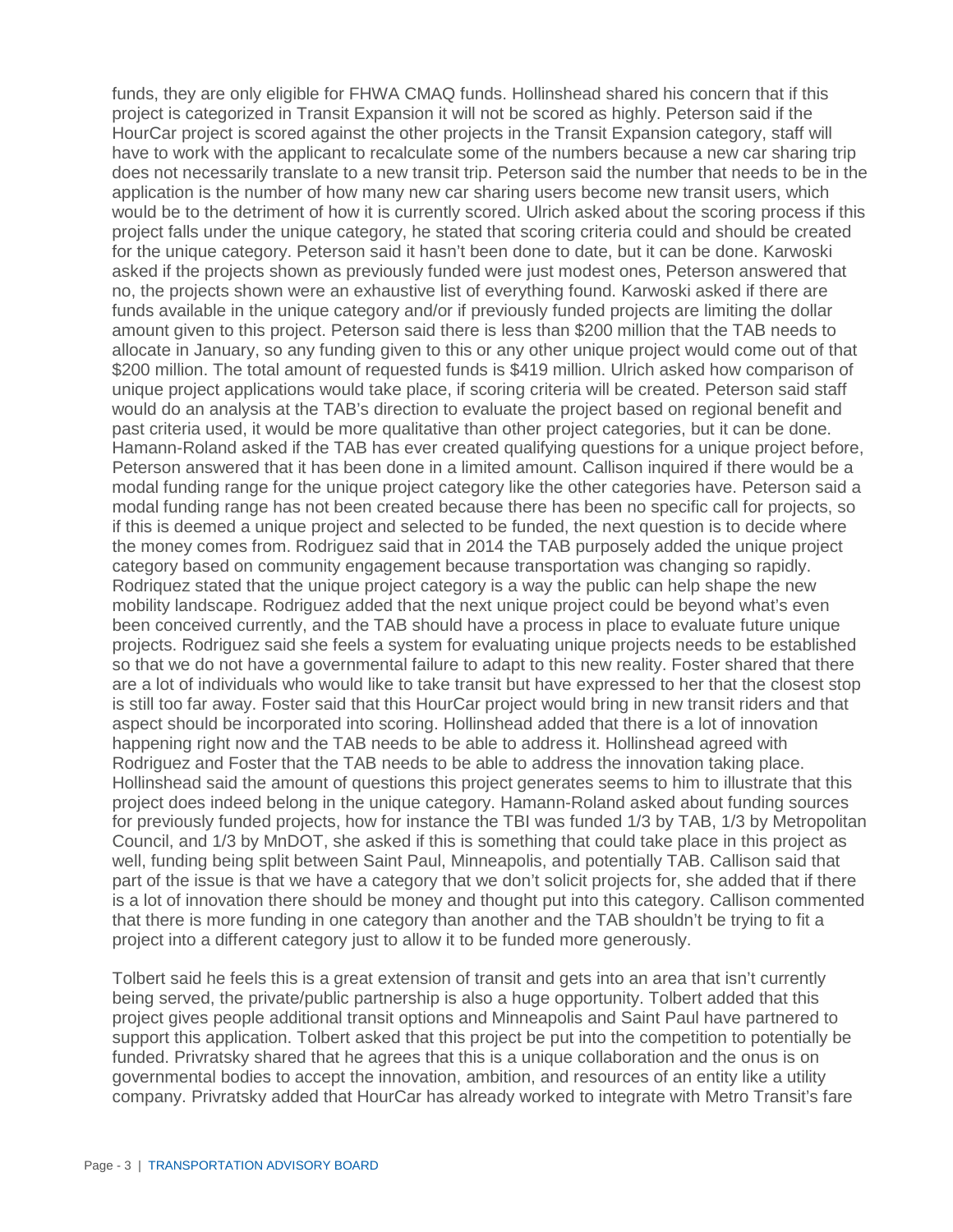processing system, and data sharing will enable the TAB to easily see the results. Privratsky said this project provides a reason to create a framework for a unique project category. Reich concurred with the merits of this mode and that the rapidity of change requires the government to not only adapt, but shape changes as well. Reich added that he thinks the unique category would be the correct category just based on the sheer amount of questions this project has generated. Goins said that as the conversation takes place about moving commuters, it should also be discussed how these projects help move commerce and alleviate congestion. Schroeder added that the infrastructure that will be developed will not be exclusive to car sharing or HourCar, it will be public facing and available. Schroeder added that the proposed project is an 8-year project and the underlying infrastructure will have a 30-40-year life and could become the basis for ongoing electrification improvements. Karwoski said he supports this project being categorized as a unique project and he is curious to see how high it would rank once a scoring system is developed. Karwoski added that this is complementary to the Gold Line, and the self-funding aspect is of interest to him. Hamann-Roland asked for more information about operational funding. Schroeder said there is no operational funding being requested, the project will be funded entirely out of revenues. Schroeder added that fueling and maintenance costs are much lower relative to internal combustion vehicles which is a cost savings that can be passed on to the community. Hamann-Roland requested that scorers receive operational cost information to review so that they can ensure the project is operational for a set amount of time. Staples stated his support for this project and stressed the importance of access for low-income users, so everyone can participate. McGuire said she supports the motion but would like process clarification. Koutsoukos said that when unique projects are received, staff will review them and if the TAB wants specific information from the applicant, staff will contact the applicant. Hollinshead said criteria could be mixed and matched from the other categories to come up with criteria for a unique category. Dugan asked for clarification on the dollar amount, if it will be a \$7 million project in total, Koutsoukos answered in the affirmative. Dugan also asked about Chair Hovland's viewpoint on the process. Hamann-Roland shared that in her conversation with Chair Hovland they discussed the fact that in previous unique projects the funding came from 3 sources, and they wondered if that would happen for this project as well. Hamann-Roland said they talked about concern for operational costs and that the TAB would need to see information on operational costs. Hamann-Roland added that they discussed the need for a process to be developed. Dugan questioned the precedent of allowing applicants to make presentations. Koutsoukos stated that applicants are not allowed to make a pitch to the TAB about which category they want to be scored under. Koutsoukos said she had been contacted by HourCar inquiring which category they would qualify under and she recommended that they apply under the Travel Demand Management category since car sharing is an eligible project in that category, but they then submitted under the Transit Expansion category instead. Koutsoukos explained that Funding & Programming didn't know what to do with the application since it is not eligible under Transit Expansion, so Funding & Programming decided to bring the matter to the TAB to decide. Dugan shared his concern for the precedent this is creating, especially since the Travel Demand Management category pays lower and that might be a factor in why the application wasn't submitted in the appropriate category of Travel Demand Management. Dugan said that Car2Go left because they weren't making money, so how does the TAB weigh the risk of the same thing happening, and the TAB being left holding the bag of \$7 million since there is no guarantee that they will stay. Dugan added that public money for private use can also be debated. Koutsoukos said the options before the TAB are: to decide that this project belongs in the unique category, to decide that this project belongs in the Travel Demand Management category, or to disqualify this project for being submitted in the incorrect category of Transit Expansion. Hamann-Roland affirmed the importance of establishing a process and still encouraging the region's growth. Hamann-Roland said the time spent debating this application may partly be because the TAB is not normally part of the process of reviewing applications like this. Callison shared that the decision today should be whether to continue the conversation or to reject the project, the next conversation will be about scoring and operational costs, and what process should be in place moving forward. Dugan asked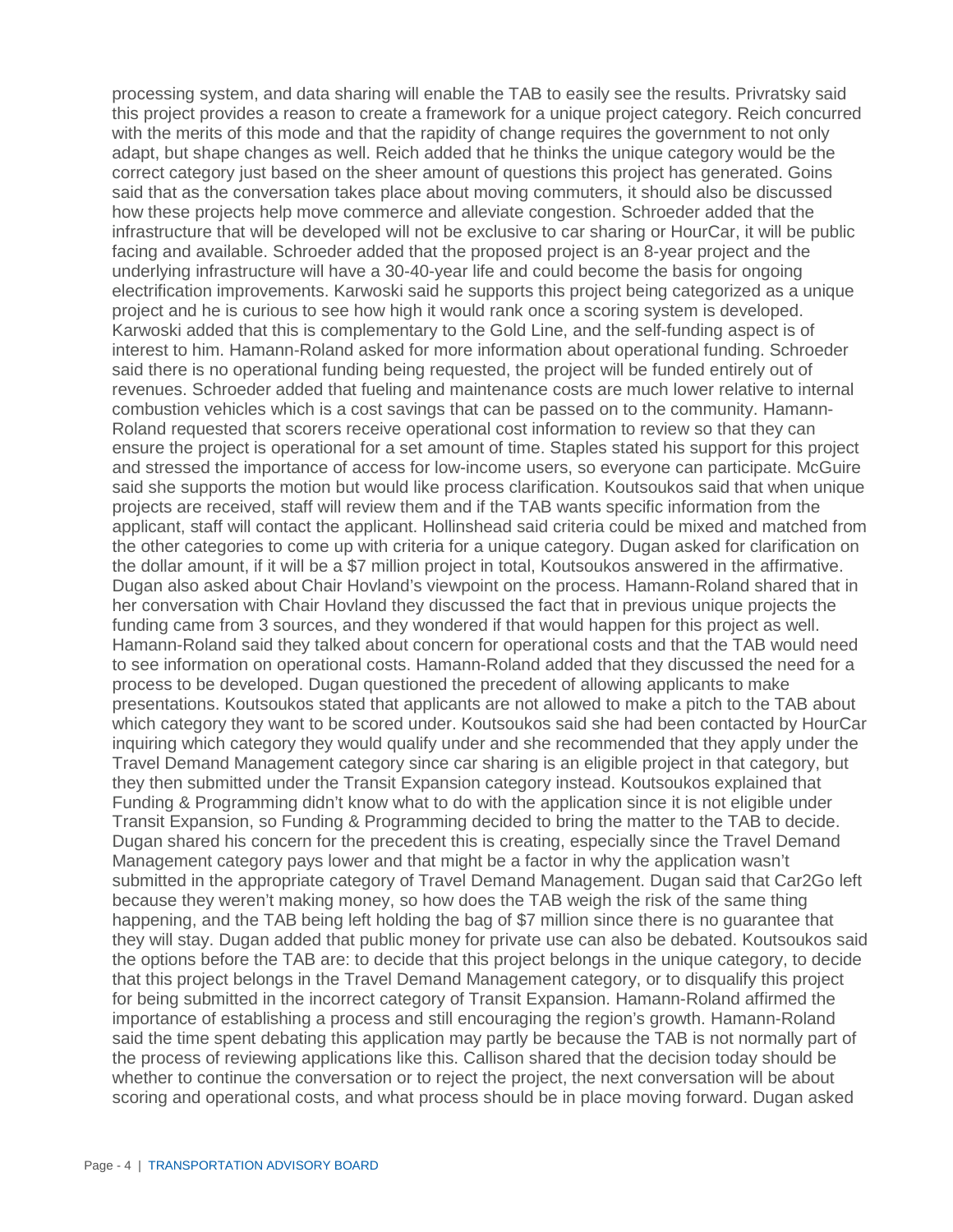when the deadline is for the decision about which category this project should be placed into, if not disqualified. Koutsoukos said that if it is determined to be a unique project there is no scoring currently set up, so no deadline, but the scorers for Travel Demand Management and Transit Expansion are meeting this next week to score the projects received. Gorecki asked if a scoring process could be put in place quickly and who would be creating the criteria. Gorecki stressed that to create criteria after the project has been received it needs to be a non-biased group to ensure integrity. Rodriguez said that staff has evaluated unique projects in the past and she would encourage staff to create whatever working group necessary for the unique category this time around. Rodriguez reiterated her confidence that staff will bring in the appropriate professionals to evaluate this project, this time. Rodriguez said the TAB should direct staff to address the longerterm questions brought up by Committee Members Callison and Ulrich on how unique projects are handled in the future; how they are going to be evaluated, are they going to be advertised for, etc. and to propose a process.

It was moved by Tolbert, seconded by Hollinshead, that:

The Transportation Advisory Board assign the EV Community Mobility Project to the Unique Project category, and, in view of its significant value to the region, that TAB request TAC Funding & Programming to include the project in funding proposals presented to TAB after the scoring of other projects is complete. **Motion carried.**

It was moved by Rodriguez, seconded by Reich, that:

TAB direct staff to bring back to TAB a plan for how to make this a more formal process with the unique projects. **Motion carried.**

**2. 2018-46** TPP Public Comments, Responses, Information and Recommendation for Final Adoption

Metropolitan Council Public Involvement Manager Michelle Fure and Metropolitan Transportation Services Planning & Finance Deputy Director Amy Vennewitz presented this item.

McGuire asked if people commenting differentiated that moving to electric is not enough, it needs to be clean energy. Fure answered that the majority of comments were for clean energy. Staples commented on the 2003 study being out of date. Fure shared that the 2003 study was the last time the state commissioned a racial profiling study, and statewide there is no requirement to collect racial profiling data on behalf of police departments across the state, but Metro Transit is collecting the data and analyzing it. Staples asked if the Met Council could work with regional partners to collect the information and Fure said she will take this back to the Metro Transit Police Department (MTPD). Staples requested a report back. Privratsky mentioned that bus operators are bringing up their safety and bus riders are bringing up concerns about law enforcement presence on trains which tend to be two separate issues that are presented as one. Privratsky said operator safety concerns are often on buses and fare checking happens on trains, so he would like to ensure that the two concerns aren't blended, especially because the solutions may be opposite from each other. Foster asked if there is any interest within the MTPD of changing the requirement that a peace officer check and enforce fares. Fure said she will ask and report back. Tolbert asked for a report on what is spent on fare enforcement. Fure said she will find out and report back. Parsons expressed his appreciation for the amount of work and care that went into the staff responses. McGuire shared her support of MTPD Chief Harrington's management.

It was moved by Gorecki, seconded by Parsons, that:

The Transportation Advisory Board recommend the update of the 2040 Transportation Policy Plan for final adoption by the Metropolitan Council. **Motion carried.**